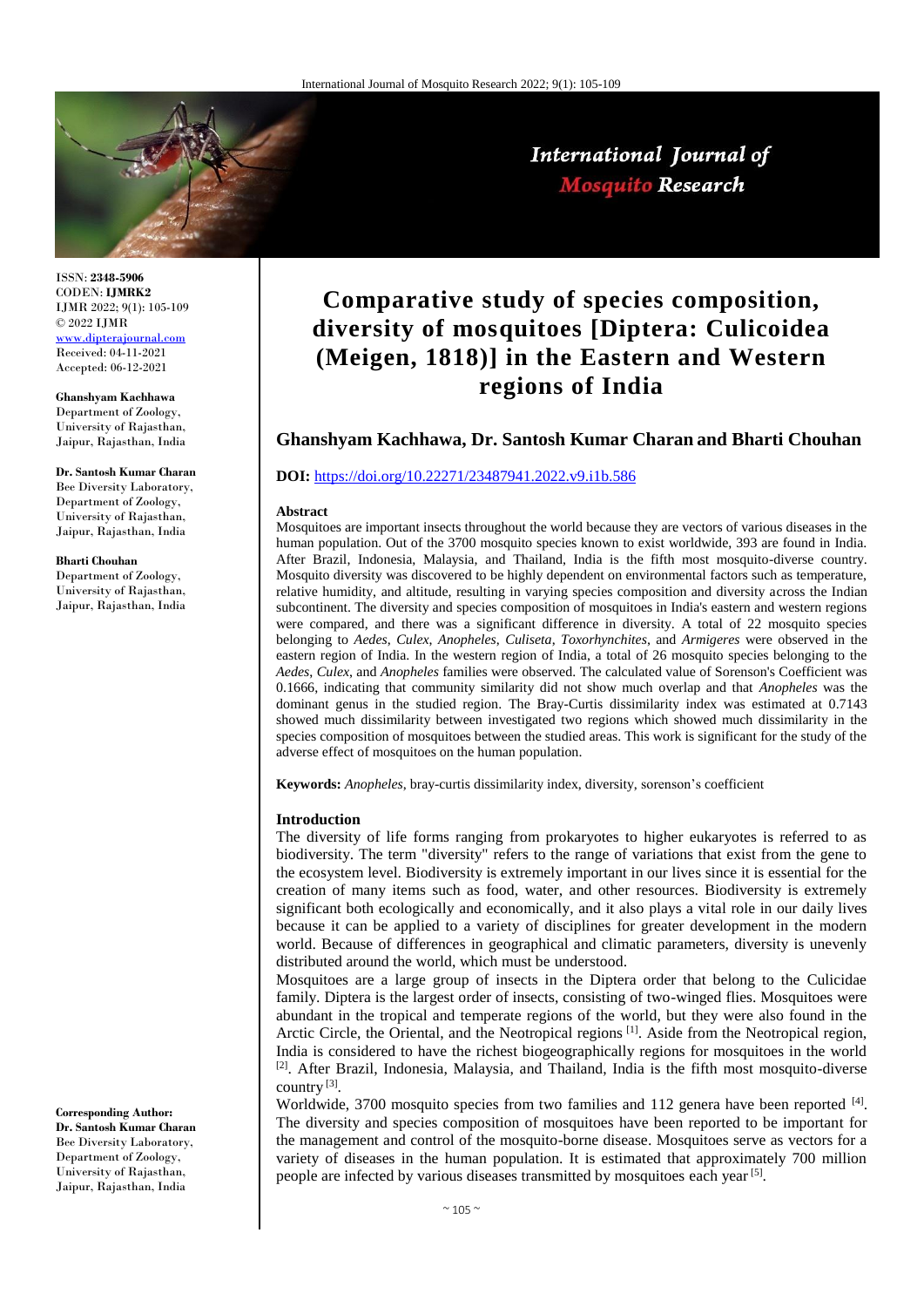*Culex* species serve as vectors for a variety of diseases, including avian malaria, Nile virus, Lymphatic filariasis, and Japanese encephalitis, making them medically significant [6].

Diversity and species composition of mosquito vector was found directly associated with environmental factors like temperature, relative humidity [7] .

Due to different climatic conditions across the country, species composition of mosquitoes shows variations. Important lakes and rivers have receded dramatically as a result of climate change, creating ideal mosquito breeding habitats. As a result, the number of mosquito-borne diseases has grown. Climate change has resulted in disease outbreaks, particularly in locations where such diseases were previously uncommon, as well as the reemergence of diseasetransmitting pathogens including microfilaria, arboviruses, and Chickengunya. This is the main cause of this research work.

## **Materials and Methods**

The information on the species composition of India's Eastern and Western regions was collected from two online resource databases and published material  $[8, 9]$  Species composition was compared by calculating the Sorensen's coefficient and Bray-Curtis dissimilarity index.

## **Sorensen's coefficient**

The Sorensen name in this coefficient stands for Thorvald Sorensen<sup>[10]</sup>.

 $SC = 2$   $|A \cap B|$  ÷  $|A + B|$ 

Here,  $A \cap B =$  Common species in A & B regions  $A = Total number of species in 'A' region$  $B = Total number of species in 'B' region$ 

## **Bray-Curtis dissimilarity index**

The Bray-Curtis name in this index stands for Roger Bray and John Curtis<sup>[11]</sup>.

It is a statistic that is used to quantify the compositional dissimilarity between two different regions using counts from each region.

 $BC_{ab} = 1 - 2 C_{ab} / S_a + S_b$ 

Here,  $C_{ab}$  = Number of common species in both regions a & b  $S_a$  = Total number of species in the 'A' region  $S_b$  = Total number of species in 'B' region

## **Results and Discussion**

A total of 22 mosquito species were reported in the Eastern regions of India (Table 1). Mosquitoes were belonging to two different sub-families i.e. Culicinae and Anophelinae of the Culicidae family. Mosquitoes from the Culicinae sub-family were found most abundant in this region. Most of the mosquitoes were reported from the *Anopheles* genus followed by *Culex*, *Aedes*, *Armigeres*, *Culiseta* and *Toxorhynchites* (Fig. 1).

A total of 26 mosquito species were reported in the Western region of India (Table 2). Mosquitoes were belonging to two different sub-families i.e. Culicinae and Anophelinae of the Culicidae family. Mosquitoes from the Culicinae sub-family were found most abundant (14 species) in this region. Most of the mosquitoes were reported from the *Anopheles* genus (12) followed by *Aedes* (7) and *Culex* (7) (Fig. 2).

The Eastern and western regions of India showed some of the common mosquito species, so species composition was compared by calculating Sorensen's coefficient and Bray-Curtis dissimilarity index (Table 3). There were four common species were reported between these two regions i.e. *Aedes aegypti, Culex tritaeniorhynchus, Anopheles vagus* and *Anopheles barbirostris* as per different climatic conditions between these two regions. Sorensen's coefficient was estimated at 0.2857 for the Eastern and Western regions of India. The result showed that community similarity did not show much overlapping. The value of Sorensen's coefficient ranges from 0 to 1. If the calculated value is zero then there were no community overlapping, meaning there were no common species between two comparable regions. If the value of Sorensen's coefficient is one then complete community overlapping is found, meaning both the comparable region have the same species composition. In the present investigation, the value of Sorensen's coefficient was estimated at 0.2857 which is very near to zero and far from value one, so less species similarity was observed. The dissimilarity of species composition was estimated by calculating the Bray-Curtis index. The value of Bray-Curtis dissimilarity index was estimated at 0.7143 showed much dissimilarity between investigated two regions. The Bray-Curtis index ranges from zero to one. One value of this index indicates that there is no common species found between the two comparable regions and zero value indicated that there are all common species found. In the present investigation value, 0.7143 showed that significant dissimilarity was observed between the Eastern and Western regions of India. It was found that similarity or dissimilarity in species composition of two habitats depends on the climatic parameters and environmental condition of the studied region. Two mosquitoes from the *Armigeres* genus were reported in the Eastern region of India and none of the species from the *Armigeres* genus was reported in the Western region of India. In a previous study, two different species of mosquitoes from the *Armigeres* genus were reported in the easternmost northeast region of Manipur [12] . *Armigeres* species was also reported in the Kpargaon tehsil along with *Culex*, *Aedes* in the Eastern region of India [13]. In a recent investigation carried out in the Jodhpur district of Rajasthan, *Armigeres* subalbatus mosquito was reported  $[14]$ . According to National Geographic, mosquitoes play an important part in many ecosystems. Male mosquitoes devour nectar and pollinate a variety of plants in the process. Many other animals, including bats, birds, reptiles, amphibians, and even other insects, rely on these insects for sustenance. This makes mosquitoes important for the study.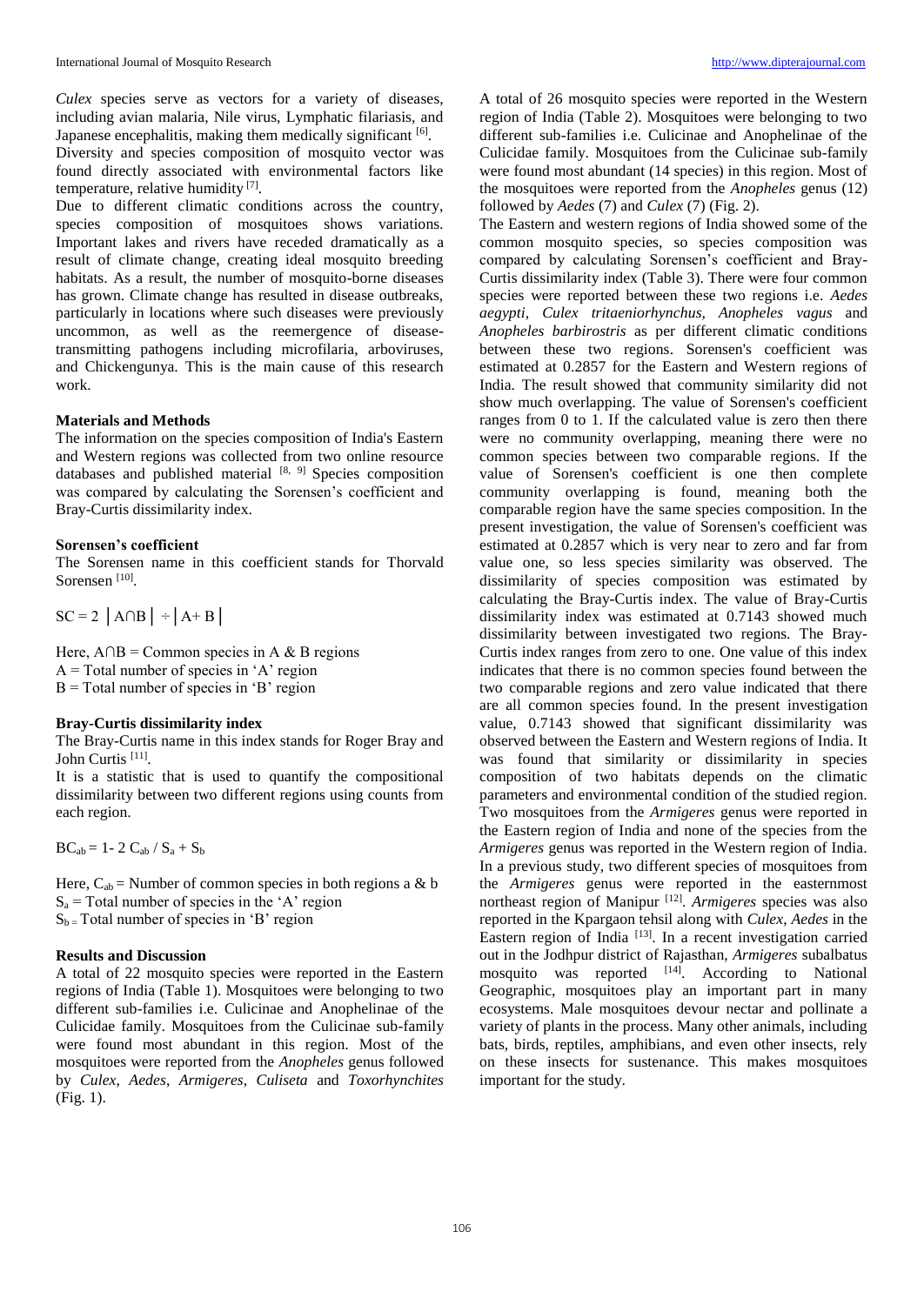|  |  | Table 1: Species Composition of Mosquitoes in the Eastern regions of India |  |  |  |  |  |
|--|--|----------------------------------------------------------------------------|--|--|--|--|--|
|  |  |                                                                            |  |  |  |  |  |

| S.N.           | <b>Name of Mosquitoes</b> | <b>Author</b>           | Family    | Sub-family  | <b>Tribe</b> |  |
|----------------|---------------------------|-------------------------|-----------|-------------|--------------|--|
|                | Aedes aegypti             | Linnaeus $(1762)$       | Culicidae | Culicinae   | Aedini       |  |
| $\overline{c}$ | Aedes albopictus          | Skuse (1894)            | Culicidae | Culicinae   | Aedini       |  |
| 3              | Culex quinquefasciatus    | Say (1823)              | Culicidae | Culicinae   | Culicini     |  |
| 4              | Culex tarsalis            | Coquillett (1896)       | Culicidae | Culicinae   | Culicini     |  |
| 5              | Culex peus                | Speiser (1904)          | Culicidae | Culicinae   | Culicini     |  |
| 6              | Culex tritaeniorhynchus   | Giles (1901)            | Culicidae | Culicinae   | Culicini     |  |
| 7              | Culex mimeticus           | Noe (1899)              | Culicidae | Culicinae   | Culicini     |  |
| 8              | Culex bitaeniorhynchus    | Giles (1901)            | Culicidae | Culicinae   | Culicini     |  |
| 9              | Anopheles barbirostris    | Van Der Wulp (1984)     | Culicidae | Anophelinae | Anophelini   |  |
| 10             | Anopheles nivipes         | Theobald (1903)         | Culicidae | Anophelinae | Anophelini   |  |
| 11             | Anopheles vagus           | Doenitz (1902)          | Culicidae | Anophelinae | Anophelini   |  |
| 12             | Anopheles dirus           | Peyton, Harrison (1979) | Culicidae | Anophelinae | Anophelini   |  |
| 13             | Anopheles willmori        | James (1903)            | Culicidae | Anophelinae | Anophelini   |  |
| 14             | Anopheles jeyporiensis    | James (1902)            | Culicidae | Anophelinae | Anophelini   |  |
| 15             | Anopheles philippinesis   | Ludlow (1902)           | Culicidae | Anophelinae | Anophelini   |  |
| 16             | Anopheles jamesii         | Theobald (1901)         | Culicidae | Anophelinae | Anophelini   |  |
| 17             | Anopheles mininus         | Theobald (1901)         | Culicidae | Anophelinae | Anophelini   |  |
| 18             | Culiseta melanura         | Coquillett (1902)       | Culicidae | Culicinae   | Culicini     |  |
| 19             | Culiseta inornata         | Williston (1893)        | Culicidae | Culicinae   | Culicini     |  |
| 20             | Toxorhynchites splenden   | Wiedemann (1819)        | Culicidae | Culicinae   | Aedini       |  |
| 21             | Armigeres obturbans       | <b>Walker</b> (1859)    | Culicidae | Culicinae   | Aedini       |  |
| 22             | Armigeres aureolineatus   | Leicester (1908)        | Culicidae | Culicinae   | Aedini       |  |

**Table 2:** Species Composition of Mosquitoes in the Western regions of India

| S.N.           | <b>Name of Mosquitoes</b> | <b>Author</b>         | Family    | Sub-family  | <b>Tribe</b> |  |
|----------------|---------------------------|-----------------------|-----------|-------------|--------------|--|
| 1              | Aedes aegypti             | Linnaeus (1762)       | Culicidae | Culicinae   | Aedini       |  |
| 2              | Aedes culicinus           | <b>Edward</b> (1922)  | Culicidae | Culicinae   | Aedini       |  |
| $\overline{3}$ | Aedes sintoni             | Barraud (1924)        | Culicidae | Culicinae   | Aedini       |  |
| 4              | Aedes vittaus             | Bigot (1861)          | Culicidae | Culicinae   | Aedini       |  |
| 5              | Aedes w-albus             | Theobald (1905)       | Culicidae | Culicinae   | Aedini       |  |
| 6              | Aedes yusafi              | <b>Barraud</b> (1931) | Culicidae | Culicinae   | Aedini       |  |
| 7              | Aedes taeniorhynchoides   | Christophers (1911)   | Culicidae | Culicinae   | Aedini       |  |
| 8              | Culex halifaxii           | Theobald (1903)       | Culicidae | Culicinae   | Culicini     |  |
| 9              | Culex barraudi            | <b>Edward</b> (1922)  | Culicidae | Culicinae   | Culicini     |  |
| 10             | Culex sitiens             | Wiedemann (1828)      | Culicidae | Culicinae   | Culicini     |  |
| 11             | Culex univittatus         | Theobald (1901)       | Culicidae | Culicinae   | Culicini     |  |
| 12             | Culex pseudovishnui       | <b>Colless</b> (1957) | Culicidae | Culicinae   | Culicini     |  |
| 13             | Culex tritaeniorhynchus   | Giles (1901)          | Culicidae | Culicinae   | Culicini     |  |
| 14             | Culex malavi              | Leicester (1908)      | Culicidae | Culicinae   | Culicini     |  |
| 15             | Anopheles vagus           | Donitz (1902)         | Culicidae | Anophelinae | Anophelini   |  |
| 16             | Anopheles tessellates     | Theobald (1901)       | Culicidae | Anophelinae | Anophelini   |  |
| 17             | Anopheles pallidus        | Theobald (1901)       | Culicidae | Anophelinae | Anophelini   |  |
| 18             | Anopheles pulcherrimus    | Theobald (1902)       | Culicidae | Anophelinae | Anophelini   |  |
| 19             | Anopheles barbirostris    | Van Der Wulp (1884)   | Culicidae | Anophelinae | Anophelini   |  |
| 20             | Anopheles annularis       | Van Der Wulp (1884)   | Culicidae | Anophelinae | Anophelini   |  |
| 21             | Anopheles turkhudi        | Liston $(1901)$       | Culicidae | Anophelinae | Anophelini   |  |
| 22             | Anopheles stephensi       | Liston (1901)         | Culicidae | Anophelinae | Anophelini   |  |
| 23             | Anopheles subpictus       | Grassi (1899)         | Culicidae | Anophelinae | Anophelini   |  |
| 24             | Anopheles splendidus      | Koidzumi (1920)       | Culicidae | Anophelinae | Anophelini   |  |
| 25             | Anopheles fluviatilis     | <b>James</b> 1902     | Culicidae | Anophelinae | Anophelini   |  |
| 26             | Anopheles dthali          | Patton 1905           | Culicidae | Anophelinae | Anophelini   |  |

**Table 3:** Comparative study of species composition of mosquitoes by Sorensen's coefficient and Bray-Curtis dissimilarity index

|                         | <b>Number of Mosquito Species</b> |                             |  |  |  |
|-------------------------|-----------------------------------|-----------------------------|--|--|--|
| Genus                   | <b>Eastern region of India</b>    | The western region of India |  |  |  |
| Aedes                   |                                   |                             |  |  |  |
| Culex                   |                                   |                             |  |  |  |
| Anopheles               |                                   |                             |  |  |  |
| Culiseta                |                                   |                             |  |  |  |
| <b>Toxorhynchites</b>   |                                   |                             |  |  |  |
| Armigeres               |                                   |                             |  |  |  |
| <b>Total of Species</b> | $S_a = 22$                        | $S_b=26$                    |  |  |  |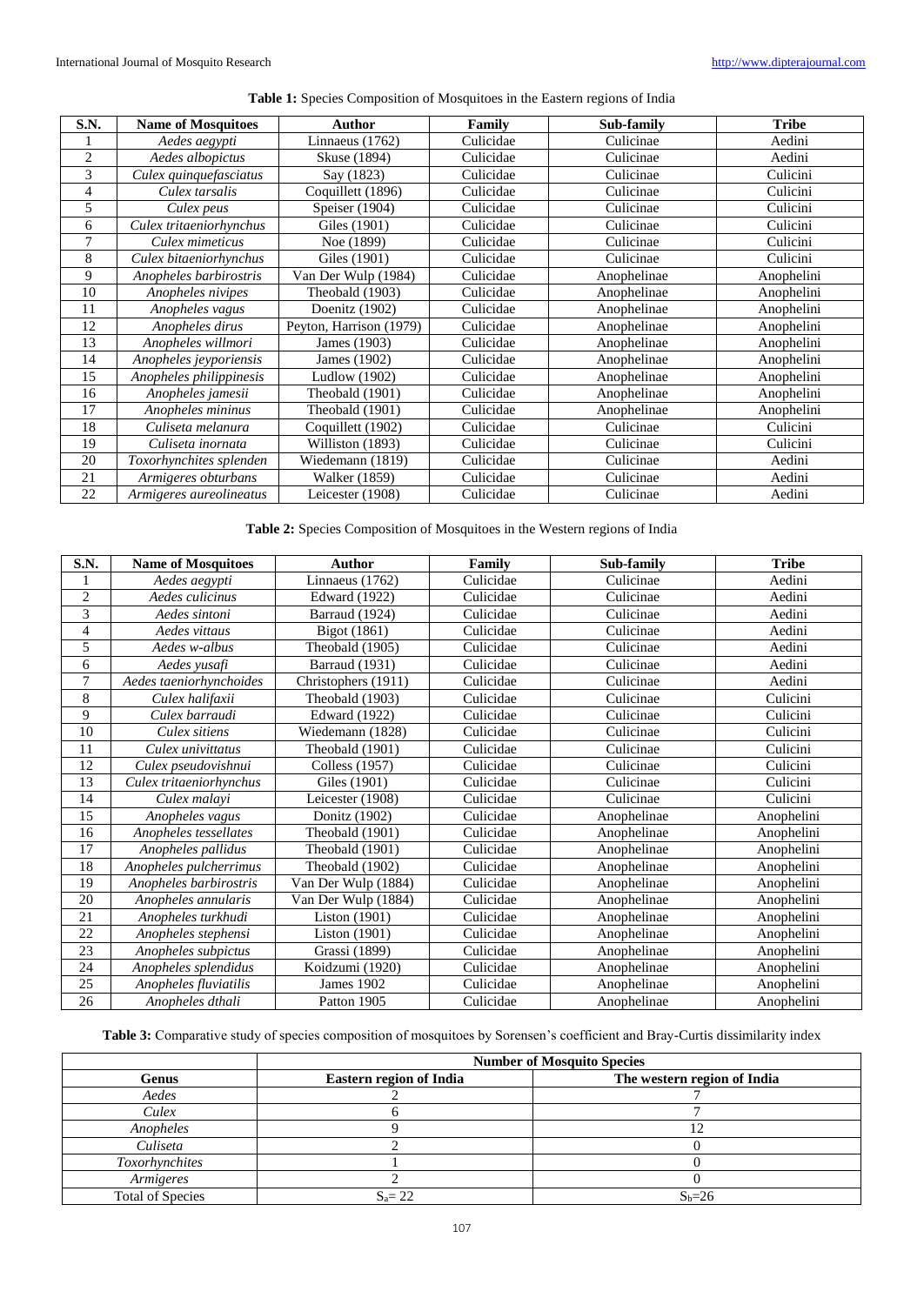| Common species            | $C_{ab}=4$                                                                |  |  |  |
|---------------------------|---------------------------------------------------------------------------|--|--|--|
|                           |                                                                           |  |  |  |
| Sorensen's Coefficient    | $2C_{ab}/S_a + S_b$                                                       |  |  |  |
| Sorensen's Coefficient    | $2\times4/22+26=0.2857$                                                   |  |  |  |
| Result                    | Community similarity did not show much overlapping                        |  |  |  |
| Dominant Genus            | Anopheles                                                                 |  |  |  |
| Bray-Curtis dissimilarity | 1- $2C_{ab}/S_a + S_b = 1-2\times4/22+26 = 0.7143$                        |  |  |  |
|                           | The community showed significant dissimilarity between the two ecosystems |  |  |  |



Fig 1: Genus diversity of mosquitoes in the Eastern region of India



Fig 2: Genus diversity of mosquitoes in the Western region of India

### **Conclusion**

The present investigation showed a comparative study of two different regions of India. There was great dissimilarity in species composition of mosquitoes between two distinct habitats based on environmental parameters and geographical variations. Only four common mosquito species were reported between these two regions. This comparative study was needed for a better understanding of distribution patterns in vector-borne disease. Mosquitoes from the *Anopheles* genus were abundant in both the studied regions.

#### **References:**

1. Harbach RE. The Culicidae (Diptera): a review of taxonomy, classification and phylogeny. Zootaxa. 2007;1668:591-638.

- 2. Gaston KJ, Hudson E. Regional patterns of diversity and estimates of global insect species richness. Biodiversity and Conservation. 1994;3:493-500.
- 3. Foley DH, Rueda LM, Wilkerson RC. Insight into mosquito biogeography from country species records. Journal of Medical Entomology. 2007;44:554-567.
- 4. Harbach RE. Mosquito Taxonomy inventory. Accessible at (http://mosquito-taxonomic-inventory.info). Captured on 17 October 2014.
- 5. Sule SR, Chavan RJ, Shinde LV, Khaire BS. Climate change, Mosquito diversity and epidemics of mosquitoborne diseases in India. 2021;x0:8389-8403.
- 6. Bansal SK, Karam V, Kumar S. Larvicidal activity of the extracts from different parts of the plant *Solanum xanthocarpum* against important mosquito vectors in the